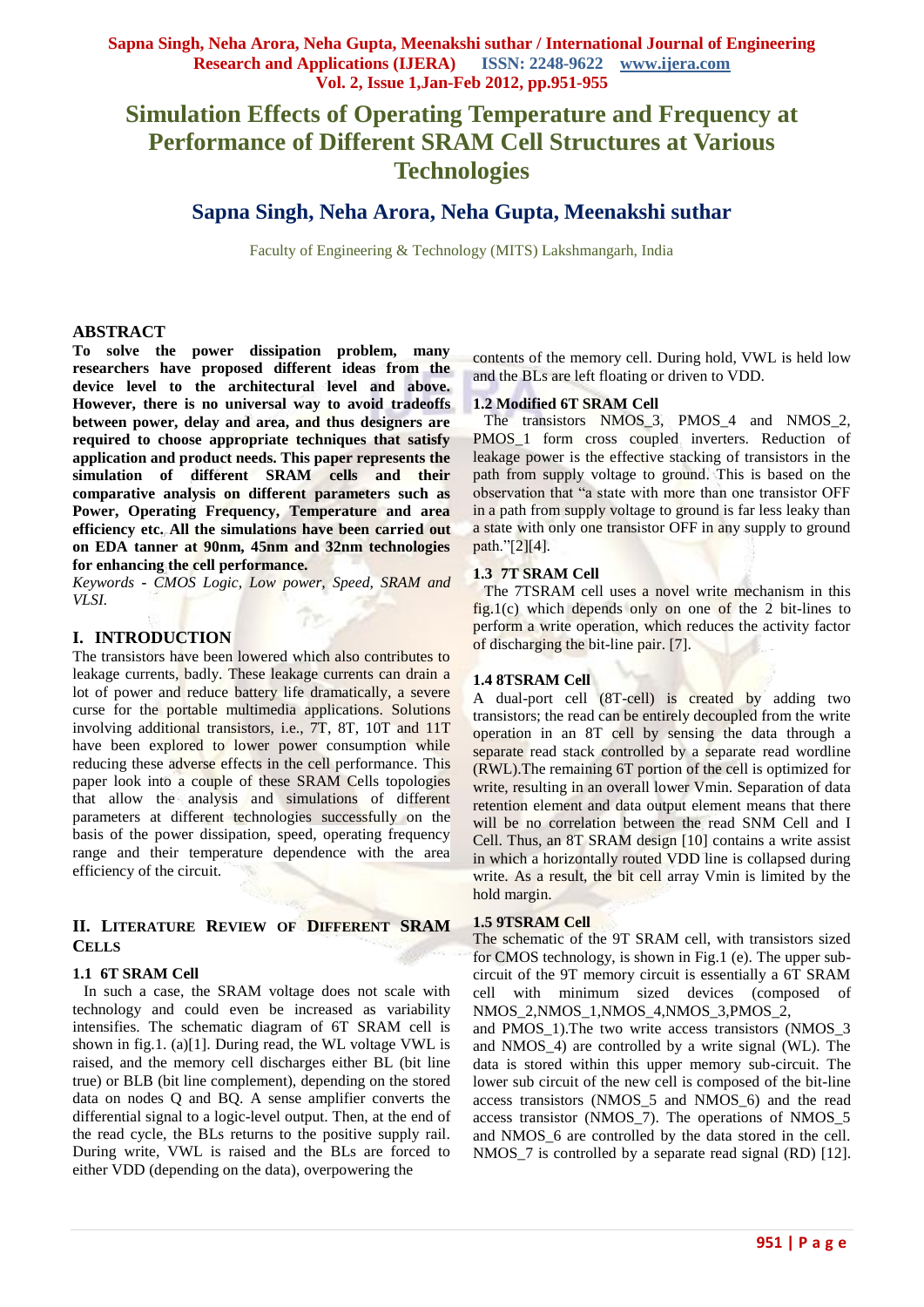## **Sapna Singh, Neha Arora, Neha Gupta, Meenakshi suthar / International Journal of Engineering Research and Applications (IJERA) Vol. 2, Issue 1,Jan-Feb 2012, pp.951-955**





 $(d)$ 



 $\left(\rlap{-}\right)$ 



 $(\mathbf{f})$ 



 $\circledast$ 



 $(h)$ 

Fig.1:Several SRAM Cell structures :(a) 6T SRAM Cell [1] , (b) Modified 6T SRAM Cell [4] , (c) 7T SRAM Cell [7] ,(d) 8T SRAM Cell , (e) 9T SRAM Cell ,(f) 10T SRAM Cell [15] ,(g) Differential 10T SRAM Cell [15], (h) 11T SRAM Cell [16].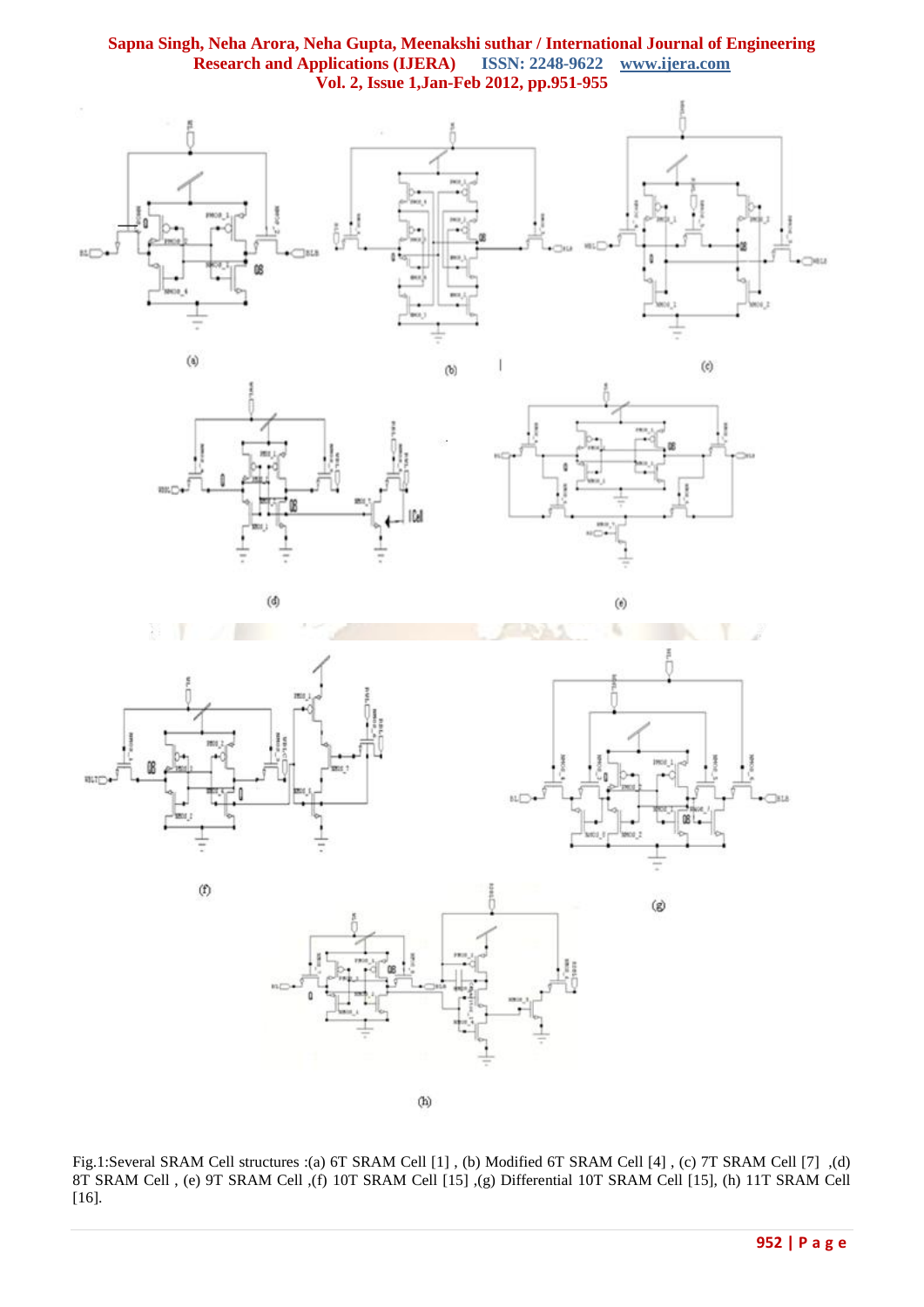## **Sapna Singh, Neha Arora, Neha Gupta, Meenakshi suthar / International Journal of Engineering Research and Applications (IJERA) ISSN: 2248-9622 www.ijera.com Vol. 2, Issue 1,Jan-Feb 2012, pp.951-955**

The 9T SRAM cell completely isolates the data from the bit lines during a read operation. The idle9T SRAM cells are placed into a super cutoff sleep mode, thereby reducing the leakage power consumption.

#### **1.6 10T SRAM Cell**

Fig.1 (f) shows the schematic of the 10T sub threshold bit cell. Transistors are identical to a 6T bit cell except that the source of PMOS\_3 and PMOS\_2 tie to a virtual supply voltage rail Vdd. Write access to the bitcell occurs through the write access transistors,NMOS\_1 and NMOS\_3, Transistors from the write bitlines,WBLT and WBLC. Transistors NMOS\_5 through NMOS\_7 implement a buffer used for reading. Read access is single-ended and occurs on a separate bitline, RBL, which is precharged to prior to read access. The wordline for read also is distinct from the write wordline. One key Advantage to separating the read and write wordlines and bitlines is that a memory using this bitcell can have distinct read and write ports.

#### **1.7 Differential 10T SRAM Cell**

10T SRAM is as shown in Fig. (g) shows a schematic of a 10T SRAM with differential read bitlines (BL and BLB). Two NMOS transistors (NMOS\_4 and NMOS\_8) for the RBL and the other additional NMOS transistors (NMOS\_6 and NMOS\_7) for BLB are appended to the 6T SRAM. The 10T cell permits bit interleaving and exhibits superior sense margin with a differential read path based on a DCVSL (differential cascade voltageswitch-logic level) structure at the column periphery [15]. There is a performance degradation from stacked transistors that requires boosted WL voltages, but BL leakage is reduced at the same time.

## **1.8 11T SRAM Cell**

In Fig.1 (h) the schematic of the 11T-SRAM bitcell is shown. Transistors PMOS\_3, PMOS\_1, NMOS\_7, and NMOS 8 are identical to 6TSRAM, but two transistors NMOS\_1and NMOS\_2 are downsized to the same size as the PMOS transistors. Minimum size transistors were used for the added 5Tcircuitry, except the access transistor that has a larger size. The most important part of the 11T-SRAM is a boost capacitor (CB) that connects source of NMOS\_3 to RDWL. [16]

## **III. SIMULATION AND ANALYSIS**

#### **2.1 Simulation Environment**

All the circuits have been simulated using BSIM 3V3 90nm, 45nm and 32nm technology on Tanner EDA tool. To make the impartial testing environment all the circuits have been simulated with supply voltage ranging 1v to 1.65v. Fig.2, 4, 5, 8, 9 shows the power consumption Vs. operating frequency and Fig.3, 6, 7, 10, 11 shows power consumption Vs. operating temperature for different SRAM cells circuits at 90nm, 45nm and 32nm technology.

## **2.2 Simulation analysis at 90 nm technology**







Fig.3 Power Consumption vs. Temperature for different SRAM Cell at 90nm technology

#### **2.3 Simulation analysis at 45 nm technology**







Fig.5 Power Consumption vs. Frequency for different SRAM Cells at 45nm technology.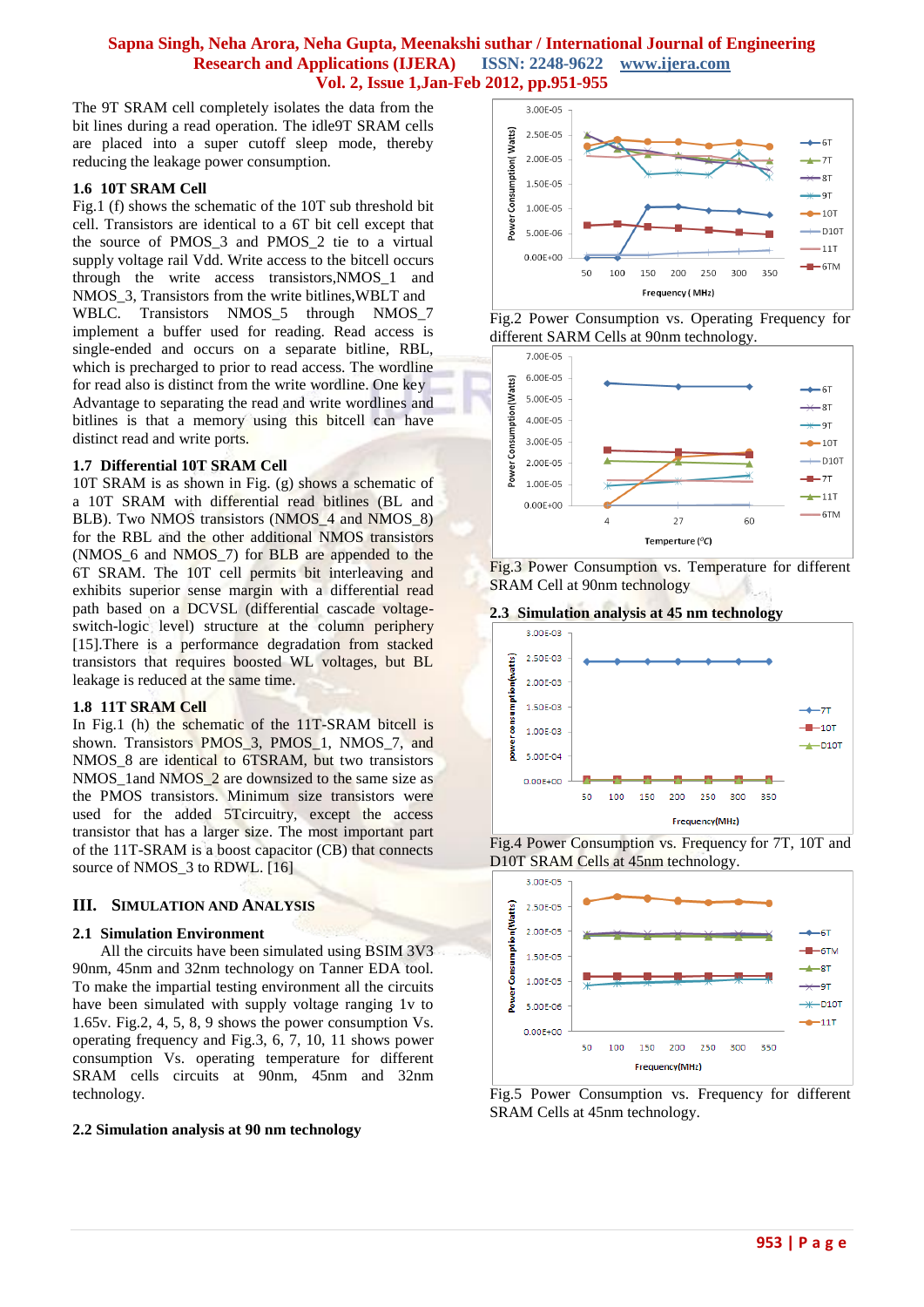## **Sapna Singh, Neha Arora, Neha Gupta, Meenakshi suthar / International Journal of Engineering Research and Applications (IJERA) ISSN: 2248-9622 www.ijera.com Vol. 2, Issue 1,Jan-Feb 2012, pp.951-955**



Fig.6 Power Consumption vs. Operating Temperature for 6TM, 7T and 10T SARM Cells at 45nm technology.



Fig.7 Power Consumption vs. Operating Temperature for different SARM Cells at 45nm technology.









Fig.9 Power Consumption vs. Operating Frequency for different SARM Cells at 32nm technology*.*



Fig.10 Power Consumption vs. Temperature for 6TM and 7T SRAM Cell at 32nm technology



Fig.11 Power Consumption vs. Temperature for different SRAM Cell at 32nm technology

## **2.5 Simulation Results**

By comparing different SRAM cell design, the power consumption of the Differential 10T SRAM cell shows the least power delay product over a range of supply voltages at 90nm and 45nm technology and Modified 6T SRAM cell shows the least power delay product over a range of supply voltages at 32nm technology in terms of power consumption, operating frequency and temperature.

## **IV. CONCLUSION**

The most efficient technique to reduce the power dissipation is the reduction of the supply voltage. Unfortunately, reducing the supply voltage is the main factor of reduction the speed operation of the circuit. This paper tries to find out an efficient SRAM memory cell in both the aspects power consumption and speed in terms of operating frequency and temperature at different technologies for enhancing the cell performance.

## **V. REFRENCES**

- [1] Jawar Singh, DhirajK.Pradhan et al," A single ended 6T SRAM cell design for ultra low voltage applications", IEICE Electronic Express, 2008, pp-750-755.
- [2] S.S.RathodS.Dasgupt,AshokSaxena"Investigatio n of Stack as a Low Power Design Technique for 6-T SRAM cell.Proc.IEEE TENCON, Nov. 18-21, Univ. of Hyderabad, 2008,pp 1-5.